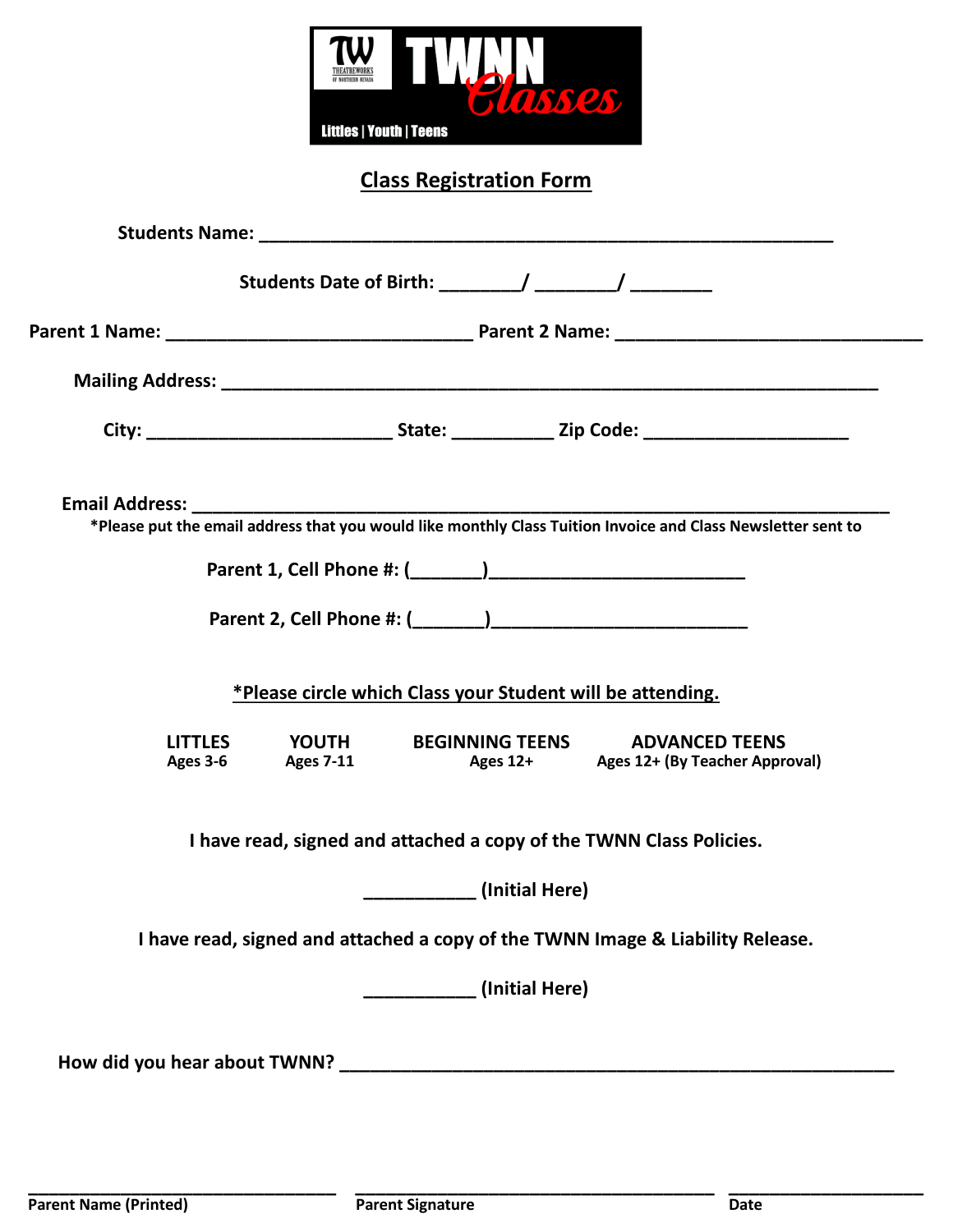

**\*Sign & Return this Copy**

# **Class Policies**

- 1. TWNN Classes are held on Monday evenings at designated class time at TheatreWorks of Northern Nevada located at 315 Spokane Street, Reno.
- 2. TWNN Class Schedule follows the School Calendar for Washoe County School District, therefore classes will not be held on Monday's that Washoe County School are closed. (Including but not limited to, Summer, Fall, Winter & Spring Breaks as well as Monday Holidays). \*See attached calendar.
- 3. Littles & Youth Classes will be 1 Hour long.
	- a. Little's Classes- Monday at 5pm
	- b. Youth Classes- Monday at 5pm
- 4. Teen Classes will be 1 Hour and 30 Minutes long.
	- a. Beginning & Advanced Teen Classes- Monday at 6pm
- 5. TWNN Class Tuition is due by the LAST Class of each month. TWNN will send invoices via PayPal to the email listed on the student's registration form by the  $15<sup>th</sup>$  of each month.
	- a. Tuition for 1 Hour Classes (Littles & Youth) =\$50/month
	- b. Tuition for 1.5 Hour Classes (Teens) =\$65/month
- 6. Unpaid invoices by the  $10<sup>th</sup>$  of the following month will accrue a \$10/Late Fee via paper invoice delivered in a sealed envelope in class.
- 7. Any classes canceled by TWNN will be credited to the following month's tuition.
- 8. Months with less than 4 classes will have prorated tuition (divide class monthly tuition by 4, that is the total per class that will be invoiced).
- 9. Students must wear appropriate clothing and shoes to safely and fully participate in Class Activities.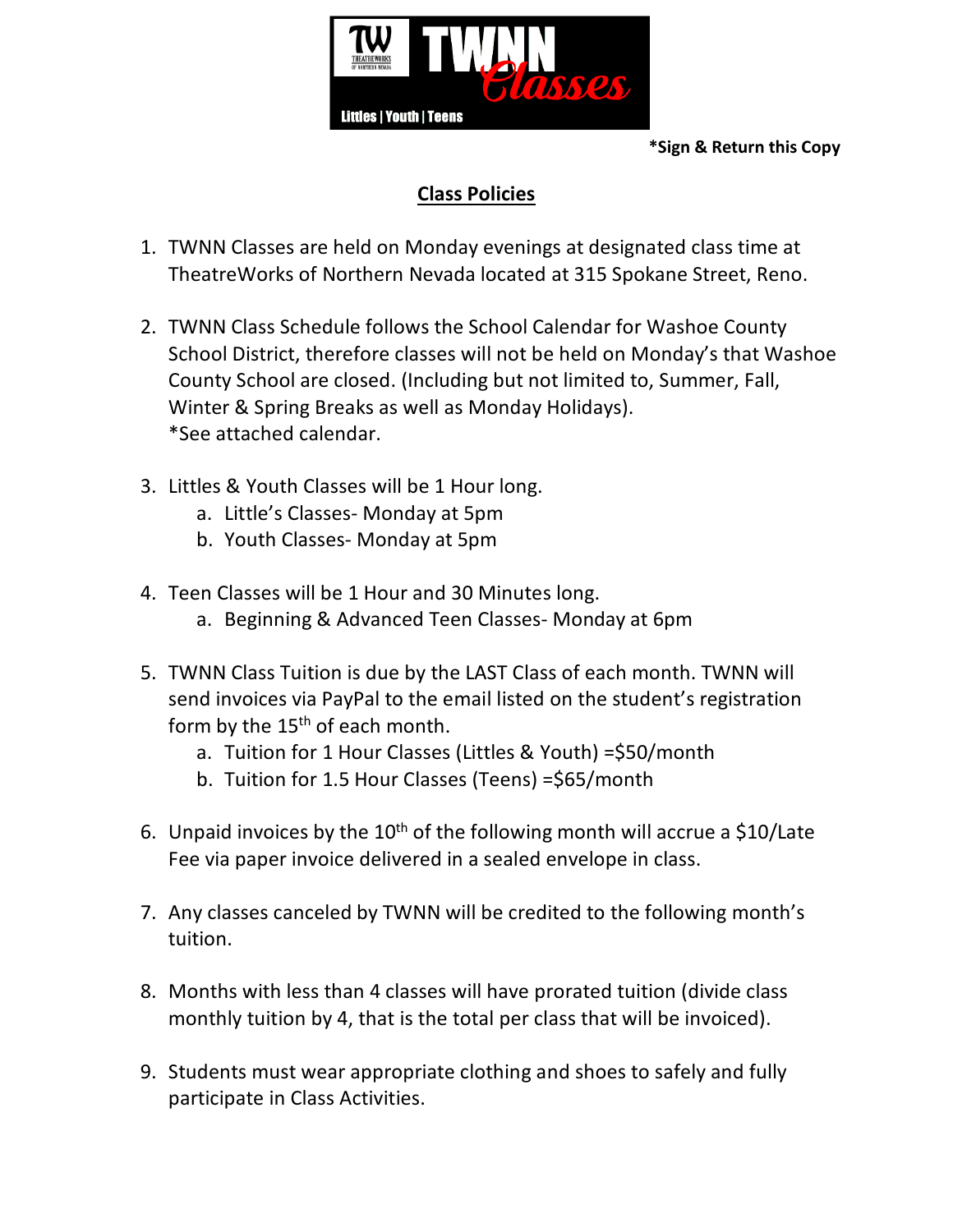- 10.Photos and video taken during classes and showcases may be used by TWNN for any purpose that they deem to be fit.
- 11.TWNN will send out Class Newsletters with pertinent information, schedule of classes and other items necessary for your student's success!
- 12. Please call, text or email in your student's absence in order to allow the Teacher to prepare proper class materials for the number of students who will be present. (775.846.5816 or theatreworks.nv@gmail.com)
- 13. TWNN has a zero tolerance policy for use of, or possession of Tobacco, Drugs or Alcohol. Any student who brings or uses these items to Class with TWNN will be asked not to return.
- 14. A copy of these policies will be emailed to the email on your child's Registration Form once received.

| <b>Student Name</b> | <b>Student Signature</b> | Date |  |
|---------------------|--------------------------|------|--|
| Parent Name         | Parent Signature         | Date |  |

\_\_\_\_\_\_\_\_\_\_\_\_\_\_\_\_\_\_\_\_\_\_\_\_\_\_\_\_\_\_\_\_\_\_\_\_\_\_\_\_\_\_\_\_\_\_\_\_\_\_\_\_\_\_\_\_\_\_\_\_\_\_\_\_\_\_\_\_\_\_\_\_\_\_\_\_\_\_\_\_\_\_\_\_\_\_\_\_\_\_\_\_\_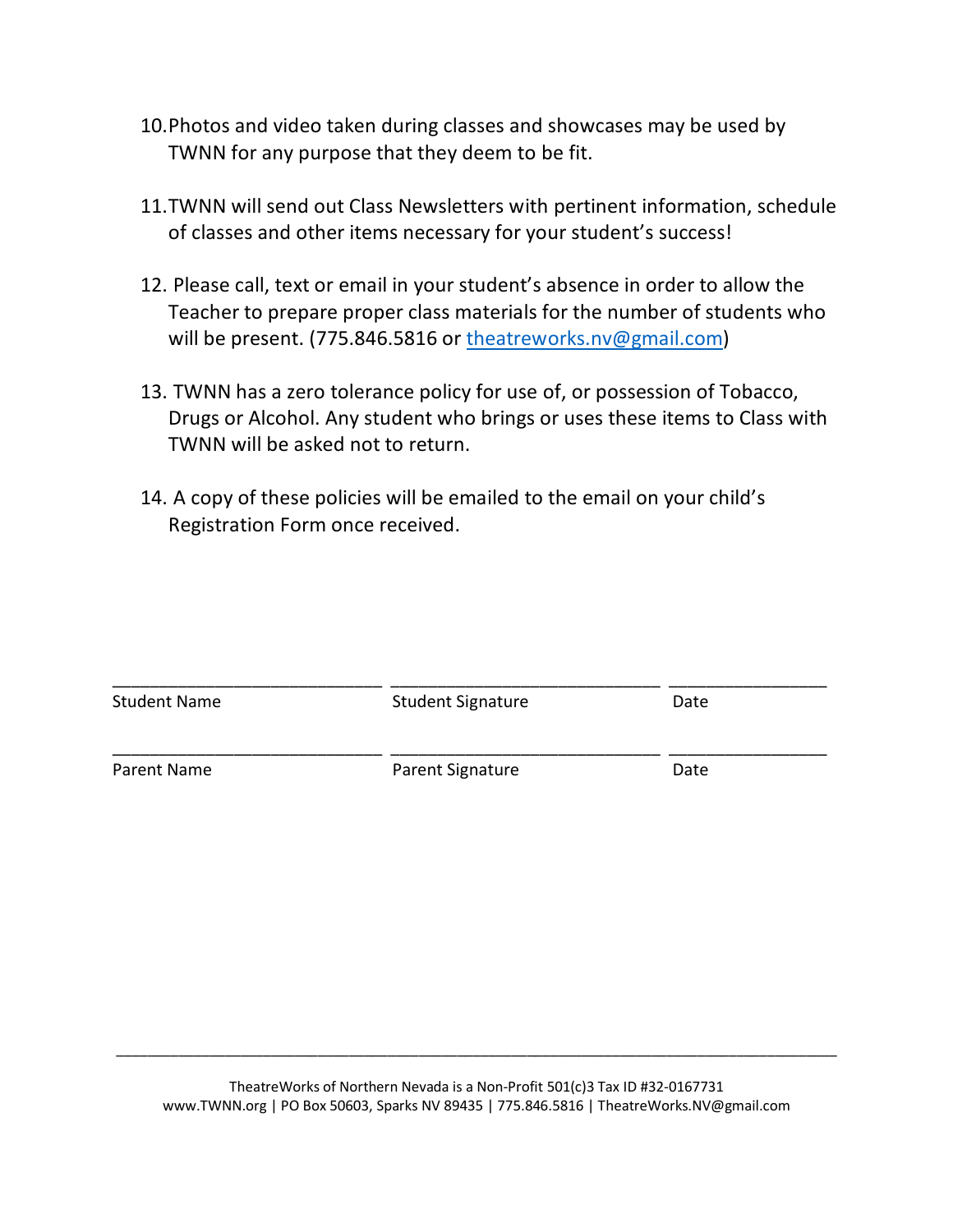

# **Image & Liability: Release of Liability**

### **Emergency Release**

As the parent or guardian of the minor child named:

• I understand that in case of emergency or serious injury, I hereby give my permission for emergency medical treatment, as recommended by a physician, I understand that no surgical procedure will be performed without my permission and consent. I also understand that the emergency contact listed on the Registration Form will be the first point of contact at the time of the emergency.

• I understand that any and ALL medical expenses are my financial responsibility and I release TheatreWorks of Northern Nevada from all liability relating to injuries that may occur during my student's voluntary participation in TheatreWorks of Northern Nevada's Classes.

• By signing these policies, I agree to hold TheatreWorks of Northern Nevada entirely free from any and all liability including financial responsibility for any injuries incurred. I also acknowledge the risks involved in the production of the classes and its activities.

• I agree to notify TheatreWorks of Northern Nevada of any and all conditions my child may have that may increase their likelihood for experiencing injuries while participating in Classes.

• I understand that by signing these policies I forego all rights to bring suit against TheatreWorks of Northern Nevada for any reason.

• I understand that my Student must make any and all efforts to obey rules of the Classes as well as all safety requirements as outlined by the Class instructors and staff and will ask for clarification should they need it.

#### **Image Release**

As the parent or guardian of the minor child named:

• I hereby give my consent to TheatreWorks of Northern Nevada to use images and video of my Student for commercial use including but not limited to video commercials, website, social media sites, and all marketing materials whether print or video.

• By signing below, I understand that I am releasing my rights of images or videos of my Student during TWNN Classes.